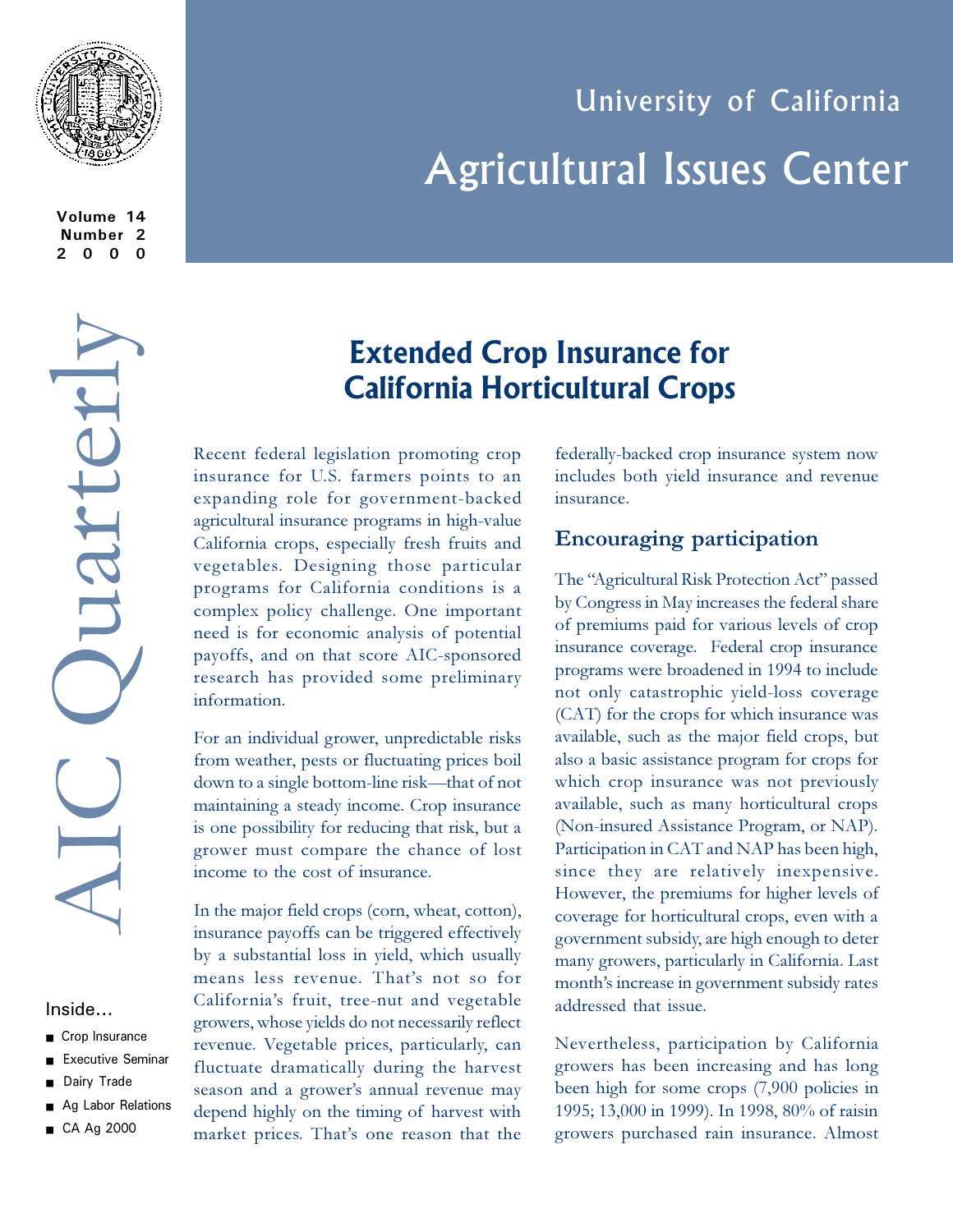#### **AIC Advisory Board**

William F. Allewelt, Jr., Vice Chair President Emeritus, Tri Valley Growers Karen Caplan President and CEO, Frieda's Inc. Dan Dooley, Chair Attorney, Dooley & Herr Ralph Grossi President, American Farmland Trust Betsy Marchand Tribal Gaming Commissioner, Rumsey Rancheria, and Yolo County Flood Control & Water Conservation Dist. Coordinator Milenda G. Meders Friends of Extension Owner/Operator, Madera County farm Jack Pandol President, Grapery Henry Schacht Agriculture Consultant and Writer Terry Scranton Retired Executive Vice President Bank of America Brenda Jahns Southwick Attorney California Farm Bureau Federation Dorcas Thille Hansen Trust Advisory Board Owner, J.K. Thille Ranches Richard Zacky Manager, Engineering & Development, Zacky Farms

#### **AIC Associate Directors**

 **SCIENCE AND TECHNOLOGY** Julian M. Alston, Professor Agricultural & Resource Economics UC Davis

 **INTERNATIONAL TRADE** Colin A. Carter, Professor Agricultural & Resource Economics UC Davis

 **RESOURCES AND THE ENVIRONMENT** Keith C. Knapp, Professor Environmental Sciences UC Riverside

 **AGRIBUSINESS ISSUES** Jerome B. Siebert, Extension Specialist Agricultural & Resource Economics & Policy, UC Berkeley

 **RURAL-URBAN ISSUES** Alvin D. Sokolow, Extension Specialist Human & Community Development UC Davis

**COMMODITY POLICY/MARKET ISSUES** Daniel A. Sumner, Professor Agricultural & Resource Economics UC Davis

#### **AIC Staff**

Daniel A. Sumner, Director Ray Coppock, Communications Specialist Sandy Fisher, Administrative Specialist Karen Jetter, Post Doctoral Researcher Kathy Karg-Eichler, Office Assistant Marcia Kreith, Program Analyst Nick Kuminoff, Grad. Research Assistant Melissa Rose, Business Manager Laurie Treacher, Administrative Assistant

half of prune growers, 35% of apricot growers and 35% of almond growers have purchased expanded insurance, but for other tree and nut crops participation is low. Current proposals include extending yield insurance and possibly revenue insurance to more fresh market crops in California. Last November, the federal Risk Management Agency announced that it was pursuing development of a pilot crop insurance program for fresh vegetables in California that would include a number of crops such as broccoli, cauliflower, celery and lettuce.

#### **AIC research and outreach**

UCD Agricultural Economist Hyunok Lee presented a review of risk management issues for horticultural crops and some preliminary research results at a workshop organized by the Western Growers Association. This workshop for horticultural crop producers and industry representatives focused on a variety of risk issues. Lee's detailed empirical research used 10-year yield histories of 55 individual citrus growers to calculate probabilities of yield loss, then applied them to a hypothetical insurance scenario and estimated the payoff.

She examined the probabilities of various levels of yield loss compared to the average (normal) yield. Given that individual yields can range from zero (crop is wiped out) to 90% above average, an individual's realization was found to be almost evenly distributed above and below the individual average.

As in agriculture generally, unpredictable yield losses in horticultural crops—from frost damage, for example—often affect many growers of the region simultaneously, resulting in correlated yield losses. However, yield losses can be offset, at least partially, by a higher market price. In estimating the payoff to crop insurance for an individual grower, it is important to recognize the linkage between the individual yield and market price. This relationship can be evaluated in a two-step procedure, first the link between

The **AIC Quarterly** is published four times a year by the University of California Agricultural Issues Center, One Shields Avenue, Davis, CA 95616-8514. For additions or changes to our mailing list: email <agissues@ucdavis.edu>, call 530-752-2320, or fax 530-752-5451. The **AIC Quarterly, AIC Issues Brief,** a complete list of our publications and more can be found on our website at **http://aic.ucdavis.edu**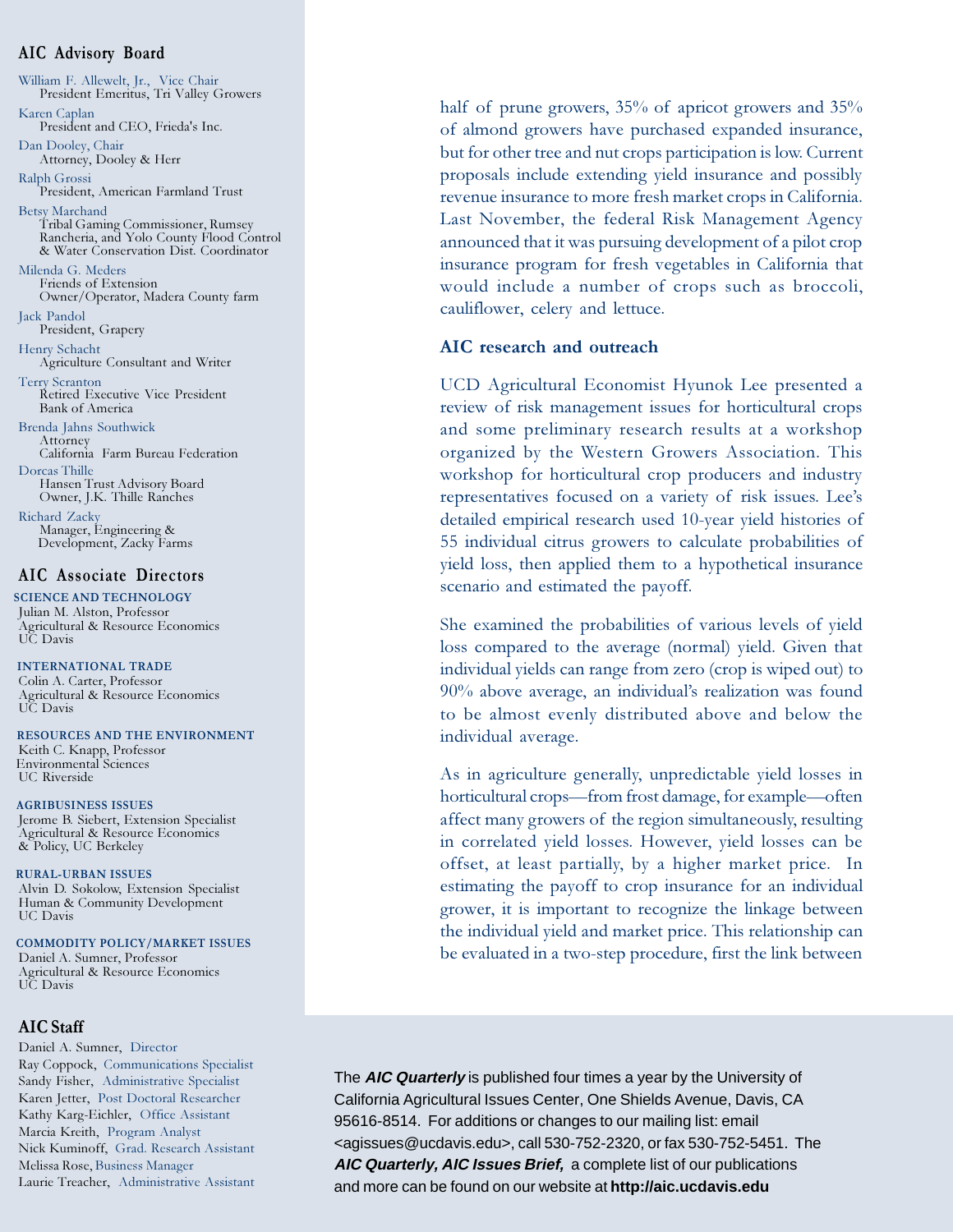the individual yield and average yield, and second the link between the average yield and market price.

Lee statistically estimated these relationships for citrus. She found that on average, about 30% of an individual farmer's variation in yield is shared by all farms in the region, and 70% is unique to that farmer. Regarding the market price effect, a fall in market quantity of citrus by  $10\%$ historically raises the market price by 6%.

Incorporating these findings in an insurance payoff model, Lee examined the payoff to yield guarantee insurance (federal multi-peril crop insurance) at various guarantee levels that can be chosen by the farmer. As expected, the higher guarantee level increases the expected indemnity payment, which ranges from 3.4% to 14% of normal crop value for guarantee levels between 60% and 90%. These specific results apply to citrus but the approach provides insights for many crops.

Corinne Alexander and Nick Kuminoff, graduate students at UC Davis, examined the possibilities of increasing NAP coverage levels or extending whole-farm revenue insurance to fresh market broccoli growers.

They presented preliminary results in a briefing for USDA Risk Management Agency representatives, basing their statistical analysis on 1984-98 county-level yields for Monterey, Santa Barbara, San Luis Obispo and Imperial counties. For NAP yield insurance they found that the probability of existing yield triggers being met is quite low-less than 1% for each county.

Alexander and Kuminoff also considered the implications of offering " whole farm" revenue insurance to Monterey's broccoli growers. This type of insurance is available under a pilot program in other states, but is not currently offered in California. It insures growers who are diversified across multiple crops, based on their total farm revenue. Most broccoli growers are diversified across vegetable crops, getting about a quarter of their total revenue from broccoli. The researchers found that at program levels existing in other states, the probability of California broccoli growers receiving a payoff was about 1% or less.

Alexander and Kuminoff concluded that the difficulty in indemnifying broccoli growers with existing programs was partly due to a "natural" hedge" in the broccoli market, in which lower yields result in higher prices—as Lee also found for citrus.

## **December Date for Executive Seminar**

New trends and developments in food marketing in the new dot.com world will be the theme of this year's annual Executive Seminar, cosponsored by the UC's Agricultural Issues Center and Center for Cooperatives. The seminar will be held on Monday, December 4, in Sacramento.

The day-long seminar will begin with an outlook for economic trends and major issues facing the food and fiber system, then turn to an in-depth discussion of the technological and economic implications of the dot.com revolution for world markets, California farmers and agricultural supply firms and marketers. We are lining up a first-rate set of industry and academic experts for this event.

Details of the program will be announced later. Meanwhile, save the date.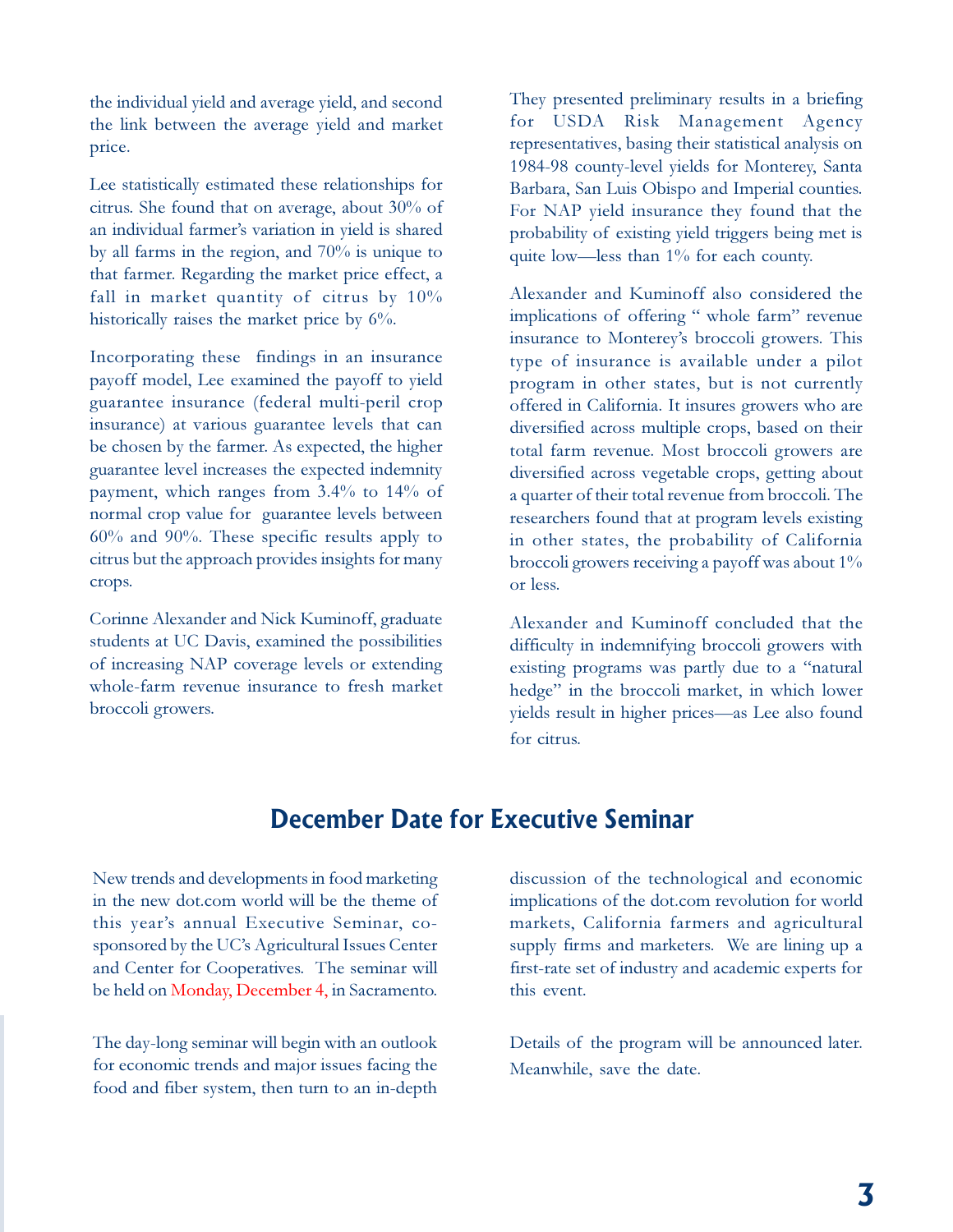# **Symposium Reports on Effects of Dairy Trade Liberalization**

Less restrictive international trade policies in the highly-regulated dairy industries of the world would shift benefits between groups of producers and consumers, but probably would have smaller overall gains if regulations remain in place within the major trading nations.

Domestic subsidies and trade policies for the international dairy industry were the focus of a research symposium organized by the AIC and the Center for Agricultural and Rural Development (CARD) at Iowa State University last October. The resulting 15 research papers have been published in a recent special issue of the *Canadian Journal of Agricultural Economics.*

A new round of trade negotiations under the World Trade Organization is under way. Dairy trade policy will be a central topic in those negotiations. Dairy is one of the world's largest agricultural industries and is also heavily government-supported and regulated. Trade, production and consumption of dairy products are still highly distorted in most countries, as the special issue's introduction points out.

Authors of the introductory chapter are John C. Beghin, director of international studies for CARD and professor of economics at Iowa State, and Daniel A. Sumner, UCD agricultural economist and director of the AIC.

The research papers deal with trade policies in the U.S., Canada, the European Union, Korea and Australia, and with the potential effects of multilateral reforms. Among the findings are these:

In the U.S., dairy support prices have been phased down, but marketing order pricing within the U.S. market remains an important policy tool that occurs behind a tariff rate quota that limits imports to a small percentage of domestic consumption.

- In Canada, imports are subject to very high tariff barriers that have allowed less than 10% of domestic consumption to be imported. Opening this market would reduce dairy quota value but perhaps not increase trade by much.
- Agricultural policy reform in the European Union would provide economic gains to consumers, as dairy prices would decrease significantly. Producers would lose almost as much as consumers gain. If the Czech Republic, Hungary and Poland join the EU (with no global liberalization), their consumers would face much higher prices and their producers would benefit for the same reason.
- Two groups of "winners" following world dairy trade liberalization would be producers in New Zealand and Australia and consumers in the currently-protected markets of Japan, Korea, Europe and Canada.

The research papers, Beghin and Sumner report in their introduction, indicate that dairy trade liberalization under the WTO to date has had moderate effects on world markets and that further liberalization would probably provide short-term gains "that are large in absolute value, but only a small share of the value of dairy production." This is because of the small price responsiveness of supply and demand in many dairy markets, and because of domestic quota restraints.

Detailed information is available through a link at the AIC website.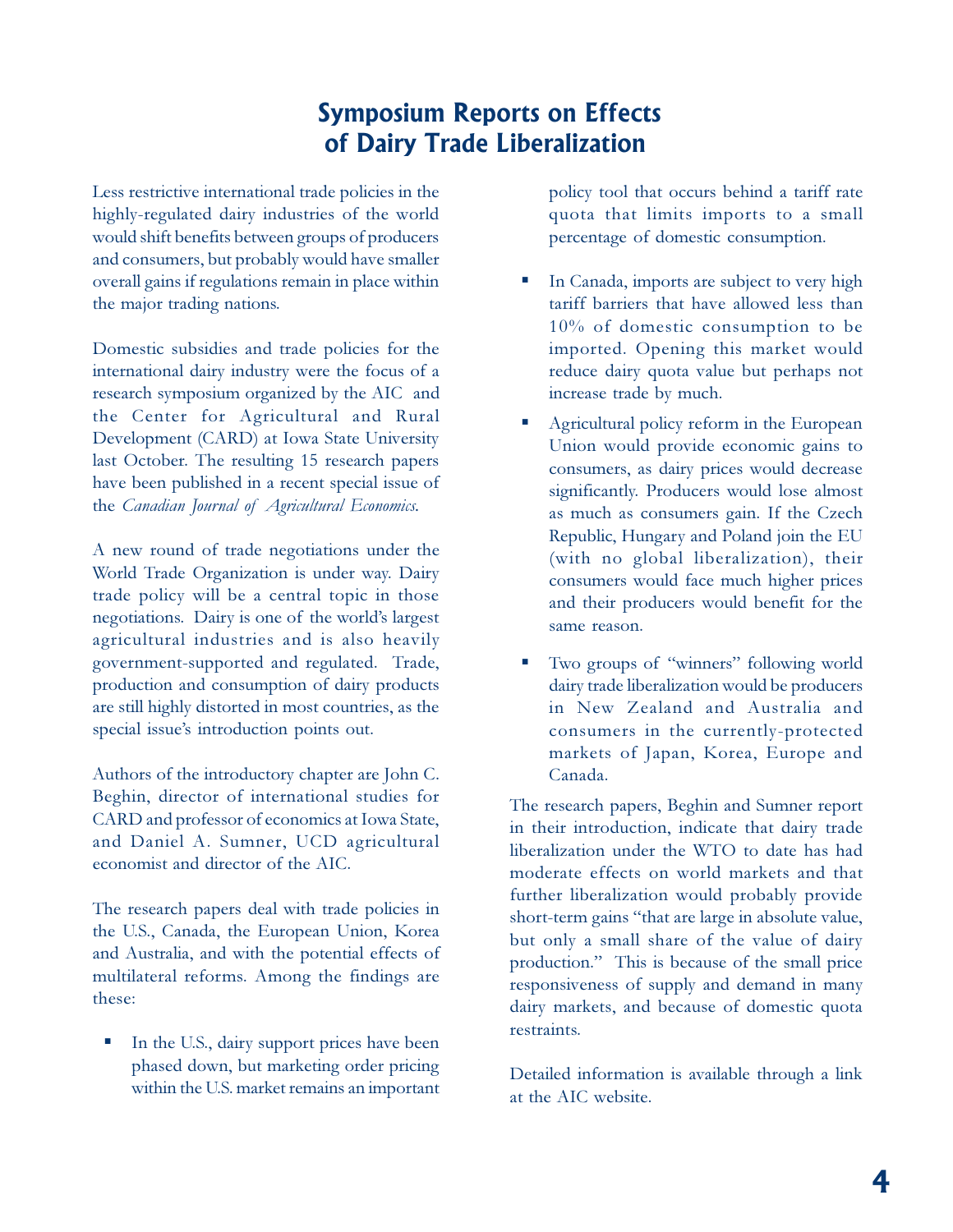## **Ag Labor Relations Are Conference Theme**

Farm labor laws in California were the theme of the third annual Agricultural Labor and Employment Summit at the Harris Ranch Restaurant in Coalinga in early May. The UC Agricultural Personnel Management Program cosponsored the conference, which drew 95 farmers, farm labor contractors, regulators, educators and others. A series of speakers provided information and updates.

George Daniels of Farm Employers Labor Service reported that the Social Security Administration continues to send letters to employers who report over 50% of their W-2s with social security numbers and names that do not match the SSAs records. There is presently a virtual "firewall" between the SSA and the Immigration and Naturalization Service. The SSA does not inform the INS that particular employers may have unauthorized workers. Although employers are advised to communicate with affected employees, these SSA "mismatches" should not be used as a pretext for adverse action against an employee.

Attorneys Michael Saqui and Mark Hanna of the law firm Barsamian, Saqui and Moody reviewed legislative and regulatory changes of the past year. Changes involve employer access to medical records of employees with compensation claims, modifications in rules related to wage payments and overtime, increases in Cal/OSHA penalties, age discrimination, changes in the Fair Employment and Housing Act, California civil rights amendments, employee leave policies, definition of disability, and sexual harassment guidelines issued by the Equal Employment Opportunities Commission.

Julio Alaniz of the California Highway Patrol explained the state's definition of a farm labor vehicle, and the new seat belt and inspection requirements that affect these vehicles and their drivers. If a van can carry nine or more farm worker passengers, it must be inspected and certified by the CHP.

Gil Molina of the U.S. Wage and Hour Division affirmed his agency's requirement that transporters of farm workers be registered and adequately insured. Agricultural employers (growers and contractors) can be held jointly responsible for their foremens' actions related to worker transportation, including deductions from workers' earnings for transportation.

# **A New Portrait of State's Agriculture**

A revised, updated and expanded version of the Center's most popular publication, "The Measure of California Agriculture," is in the final stages of editing and will be available soon. In line with the new era that it reflects, its title is "The Measure of California Agriculture, 2000" and the entire document with additional related material will be available on the internet.

With text, graphs and charts and detailed statistics, the new publication provides a portrait of California agriculture that reviews demographics of farms and farmers; inputs to farm production; production trends and demand and supply; trends in marketing, trade, policy and risk management; and agriculture's role in the California economy.

The authors are Nicolai V. Kuminoff, AIC researcher, and Daniel A. Sumner, Center director, with George Goldman, Cooperative Extension Economist at Berkeley.